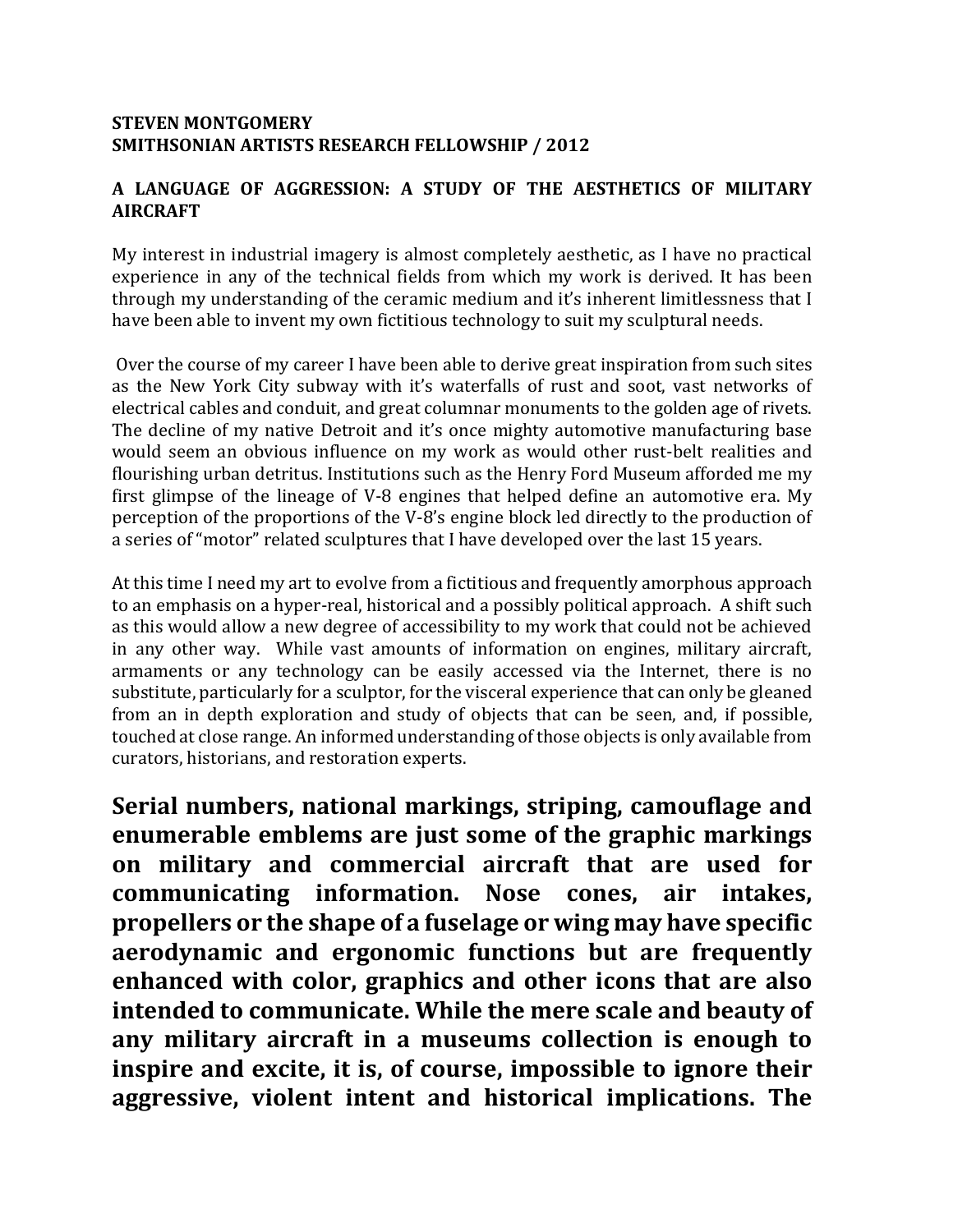**Curtiss P-40 "Flying Tiger," an iconic American aircraft from WW2 is decorated with a cartoonlike depiction of a snarling, animal mouth, along the side of its engine air-intake, that defines it's national identity and boasts of its capability. Aside from an almost comedic appeal, it is also poignantly aggressive and could be construed as grossly condescending, much like the way one could interpret the phrase "Shock and Awe." It would be my intention to observe, document, photograph and measure details such as the "tiger" mouth on the Curtiss P-40. My observation/investigation would also include components as large as a two-ton turbofan or as small as a cockpit hinge.** 

It is well within my skill set to construct a full-scale ceramic facsimile of, for example, the Enola Gay. My goal is, however, to acquire technical and visual data, not to replicate whole aircraft. Aside from its catastrophic historical significance, the Enola Gay's serial number alone provides it with its own unique identity and separates it from other B-29 longrange bombers of it's era. A small section of its riveted fuselage or portions of its propeller constitute the possibility of a painted sculpture wonderland with significant three, and two-dimensional dynamism. The geometric patterning of the painted camouflage on the Albatross D. Va, for instance, is almost decorative in itgs relationship to fabric design but in no way belies the malignant intent of the aircraft itself. This duality of beauty, color, form and ultimate function are the basis of my interest in working with NASM, NMAH or any other Smithsonian Institution that could provide relevant resources.

My research would be conducted primarily through photography and, when possible, interviews with museum curators, restoration and other museum staff. I would desire close access, within inches, of any given aircraft, engine or artifact for inspection and photography. Photo documentation and interviews would be conducted via the use of an I Pad 3, recorded only for archival purposes and would not be used for commercial reproduction in any manner. In the event that objects are unavailable for close observation due to physical, restoration or archival limitations, alternatives such as mechanical drawings, schematics, elevations or other documentation would be acceptable.

I have contacted curators at both the National Air and Space Museum and the National Museum of American History, many of who have agreed to support my potential participation in the SARF program:

Jane Milosch: Director, Provenance Research Initiative Margaret Weitekamp: Ph.D, Curator, Division of Space History, NASM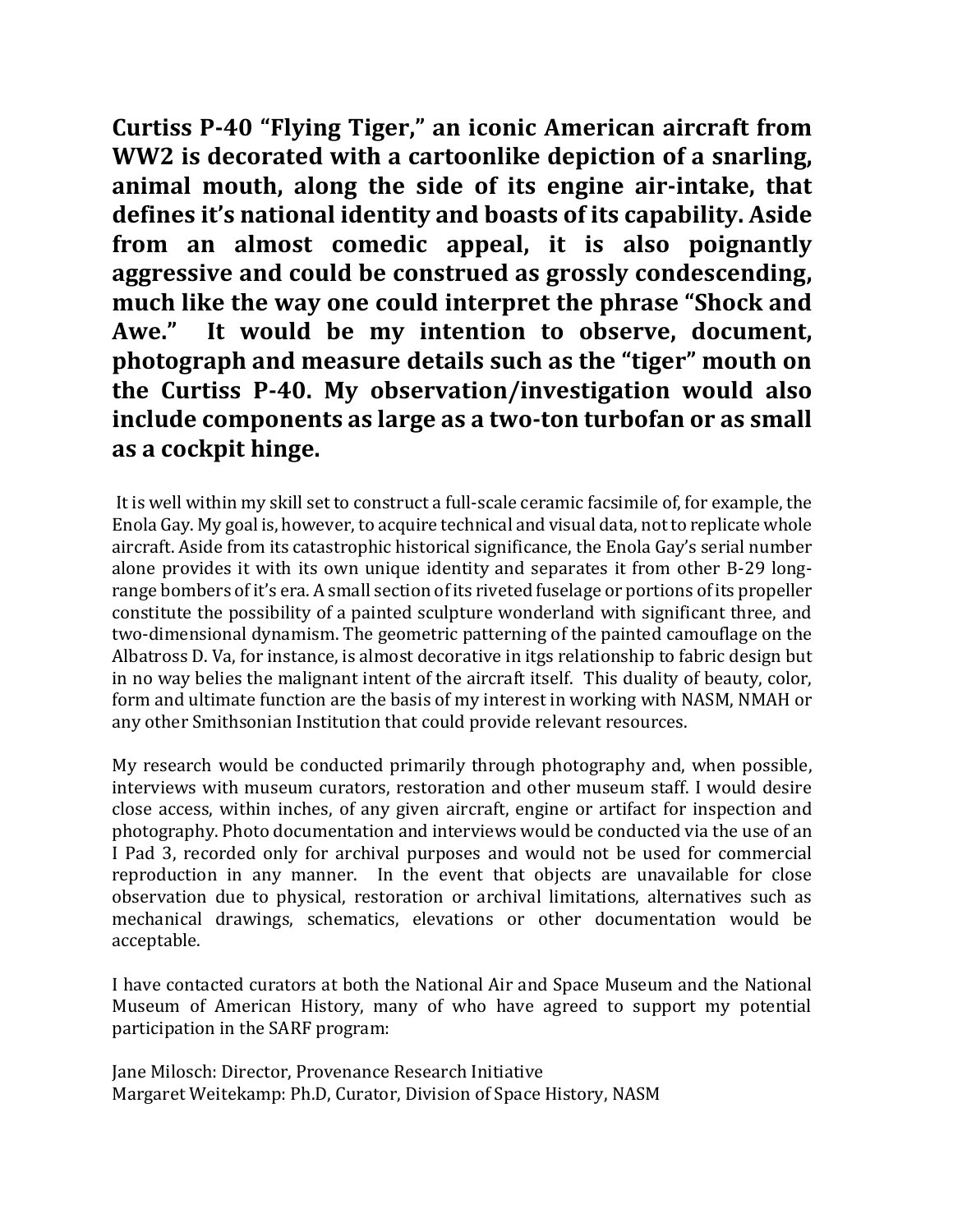Jeremy R. Kinney, Curator, Aero Propulsion, NASM Peter L. Jacob: Associate Director for Collections and Curatorial Affairs and Curator of Early Flight, World War 1 and Vietnam War Aviation, NASM Dik Dasso: Curator, Modern Military Aircraft, NASM Tom D. Crouch: Senior Curator, Lighter-Than-Air, Early Flight and Art, NASM Jennifer L. Jones: Curator of Military History, NMAH Bonnie Lilienfeld: Deputy Chair, Division of Home and Community Life, NMAH

There are, understandably, innumerable objects from the collection of NASM and other Smithsonian branches that fit my criteria or have implications that have piqued my interest. They include:

## **Albatros D.Va**

Inventory number: A19500092000

## **Douglas SBD-6 Dauntless**

Inventory number: A19610109000

### **Mikoyan-Gurevich MIG 21F-13 FISHBED-C**

Inventory number: A19930354000

### **Mitsubishi A6M5 Reisen (Zero Fighter) Model 52 ZEKE**

Inventory number: A19600335000

### **North American P-51D-30-NA**

Inventory number: A19600300000

### **Propeller / Spinner Nose Cone, Spirit of St. Louis, C.A. Lindbergh, NY-Paris**

Inventory number: A19890217000

### **V-2 Missile**

Inventory number: A19600342000

### **Bell UH-1H Iroquois "Huey" Smokey III**

Inventory number: A19960005000

### **Katydid Drone**

Inventory number: A19660162000

### **Space Shuttle Enterprise**